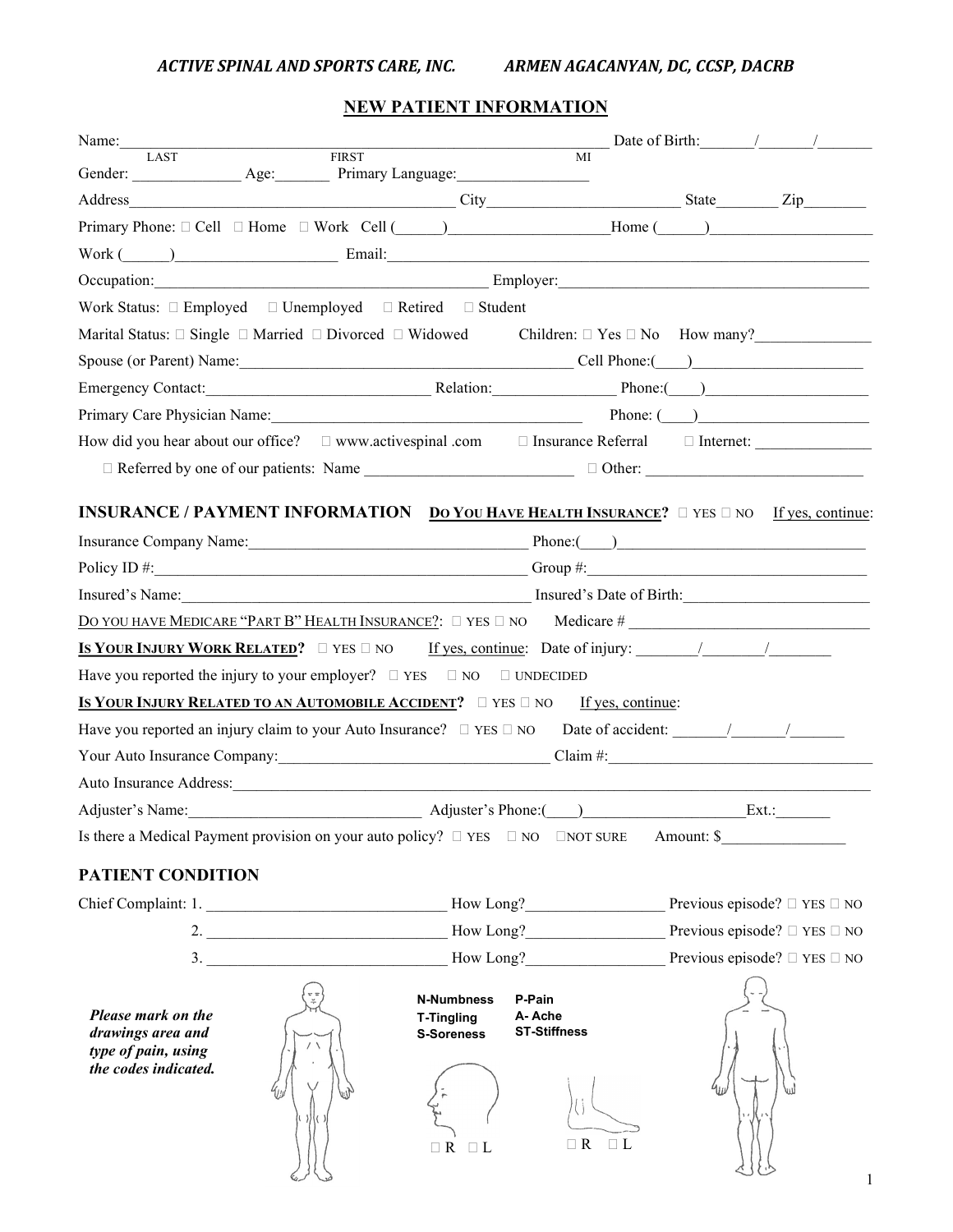| ACTIVE SPINAL AND SPORTS CARE, INC. | ARMEN AGACANYAN, DC, CCSP, DACRB |  |  |
|-------------------------------------|----------------------------------|--|--|
|                                     |                                  |  |  |

|                                        |                         | Describe how they began:                                                                                                                                                                                                       |                            |
|----------------------------------------|-------------------------|--------------------------------------------------------------------------------------------------------------------------------------------------------------------------------------------------------------------------------|----------------------------|
|                                        |                         | How often are your symptoms present? $\Box$ 0%-25% (Occasional) $\Box$ 26%-50% $\Box$ 51%-75% $\Box$ 76%-100% (Constant)                                                                                                       |                            |
|                                        |                         | How would you describe the symptoms? $\Box$ Sharp $\Box$ Shooting $\Box$ Stabbing $\Box$ Weakness $\Box$ Dull $\Box$ Burning $\Box$ Stiffness                                                                                  |                            |
|                                        |                         | $\Box$ Throbbing $\Box$ Numb $\Box$ Tingling $\Box$ Cramps $\Box$ Achy $\Box$ At Night $\Box$ Unrelieved by position or rest                                                                                                   |                            |
|                                        |                         |                                                                                                                                                                                                                                |                            |
|                                        |                         | How would you rate your symptoms? (Use a scale of $0 - 10$ where: $0 =$ none; $10 =$ most extreme) Best: Worst:                                                                                                                |                            |
|                                        |                         | Rate interference with your daily activities in the past week $(0 = none; 10 = unable to carry on activities)$                                                                                                                 |                            |
|                                        |                         | What makes your symptoms Worse?<br><u>Better?</u>                                                                                                                                                                              |                            |
|                                        |                         | Have you seen any other health care professionals for this condition? $\Box$ YES $\Box$ NO If yes, please list:                                                                                                                |                            |
|                                        |                         |                                                                                                                                                                                                                                |                            |
|                                        |                         | Have you had any tests done for your symptoms? $\Box$ YES $\Box$ NO If yes, please check test and give approximate date and area:                                                                                              |                            |
|                                        |                         |                                                                                                                                                                                                                                |                            |
|                                        |                         |                                                                                                                                                                                                                                |                            |
|                                        |                         | Have you seen any other health care professionals for any other condition? $\Box$ YES $\Box$ NO If yes, please list:                                                                                                           |                            |
|                                        |                         | Have you ever received chiropractic care before? $\Box$ YES $\Box$ NO If yes, describe:                                                                                                                                        |                            |
|                                        |                         |                                                                                                                                                                                                                                |                            |
| <b>EXERCISE, WORK, ACTIVITY HABITS</b> |                         |                                                                                                                                                                                                                                |                            |
|                                        |                         | Exercise: □ None □ Light □ Moderate □ Heavy # Days/Week: □ Running (distance): □                                                                                                                                               |                            |
|                                        |                         |                                                                                                                                                                                                                                |                            |
|                                        |                         | Does Your Work Involve: $\Box$ Extensive Sitting $\Box$ Extensive Standing $\Box$ Light Labor $\Box$ Heavy Labor                                                                                                               |                            |
|                                        |                         | □ Alcohol: Drinks / Week___________ □ Caffeine: Cups / Day_________ □ Smoking: Packs / Day________                                                                                                                             |                            |
|                                        |                         |                                                                                                                                                                                                                                |                            |
|                                        |                         |                                                                                                                                                                                                                                |                            |
| <b>FAMILY HISTORY:</b> □ Cancer        |                         | □ Diabetes                                                                                                                                                                                                                     | □ High Blood Pressure      |
| □ Heart Problems                       |                         | $\Box$ Rheumatoid Arthritis $\Box$ Stroke                                                                                                                                                                                      |                            |
|                                        |                         | <b>HEALTH HISTORY</b> Check a box to indicate if you have now, or have a history of any of the following:                                                                                                                      |                            |
| $\Box$ AIDS/HIV                        | $\Box$ Excessive Thirst | □ Loss of Balance                                                                                                                                                                                                              | $\Box$ Stroke Date:        |
| □ Alcohol/Drug Dependence              | $\Box$ Fatigue          | $\Box$ Menstrual problems                                                                                                                                                                                                      | □ Thyroid Disorder         |
| $\Box$ Anemia                          | $\Box$ Fever, recent    | □ Mononucleosis                                                                                                                                                                                                                | $\Box$ Tuberculosis        |
| $\Box$ Ankle Swelling                  | $\Box$ Fractures        | $\Box$ Nausea                                                                                                                                                                                                                  | $\Box$ Ulcers              |
| $\Box$ Arthritis                       | $\Box$ Glaucoma         | □ Night Sweats                                                                                                                                                                                                                 | □ Venereal Disease         |
| $\Box$ Asthma                          | □ Goiter                | $\Box$ Numbness                                                                                                                                                                                                                | □ Visual Disturbances      |
| □ Bowel/Bladder Problem                | $\Box$ Gout             | Area: and the same state of the same state of the same state of the same state of the same state of the same state of the same state of the same state of the same state of the same state of the same state of the same state | $\Box$ Vomiting            |
| $\Box$ Breathing Problem               | $\Box$ Headaches        | $\Box$ Osteoporosis                                                                                                                                                                                                            | □ Weight, Abnormal:        |
| Cancer: Explain                        | $\Box$ Heartburn        | □ Pacemaker                                                                                                                                                                                                                    | $\Box$ Gain<br>$\Box$ Loss |
| □ Chest Pain                           | □ Heart Problem         | □ Pinched Nerve                                                                                                                                                                                                                | □ Currently pregnant?      |
| □ Chronic Cough                        | □ Hernia                | $\Box$ Pins / Needles                                                                                                                                                                                                          | # of weeks                 |
| $\Box$ Cold Limbs                      | □ Herniated Disc        | □ Pneumonia                                                                                                                                                                                                                    | □ Corticosteroid Use       |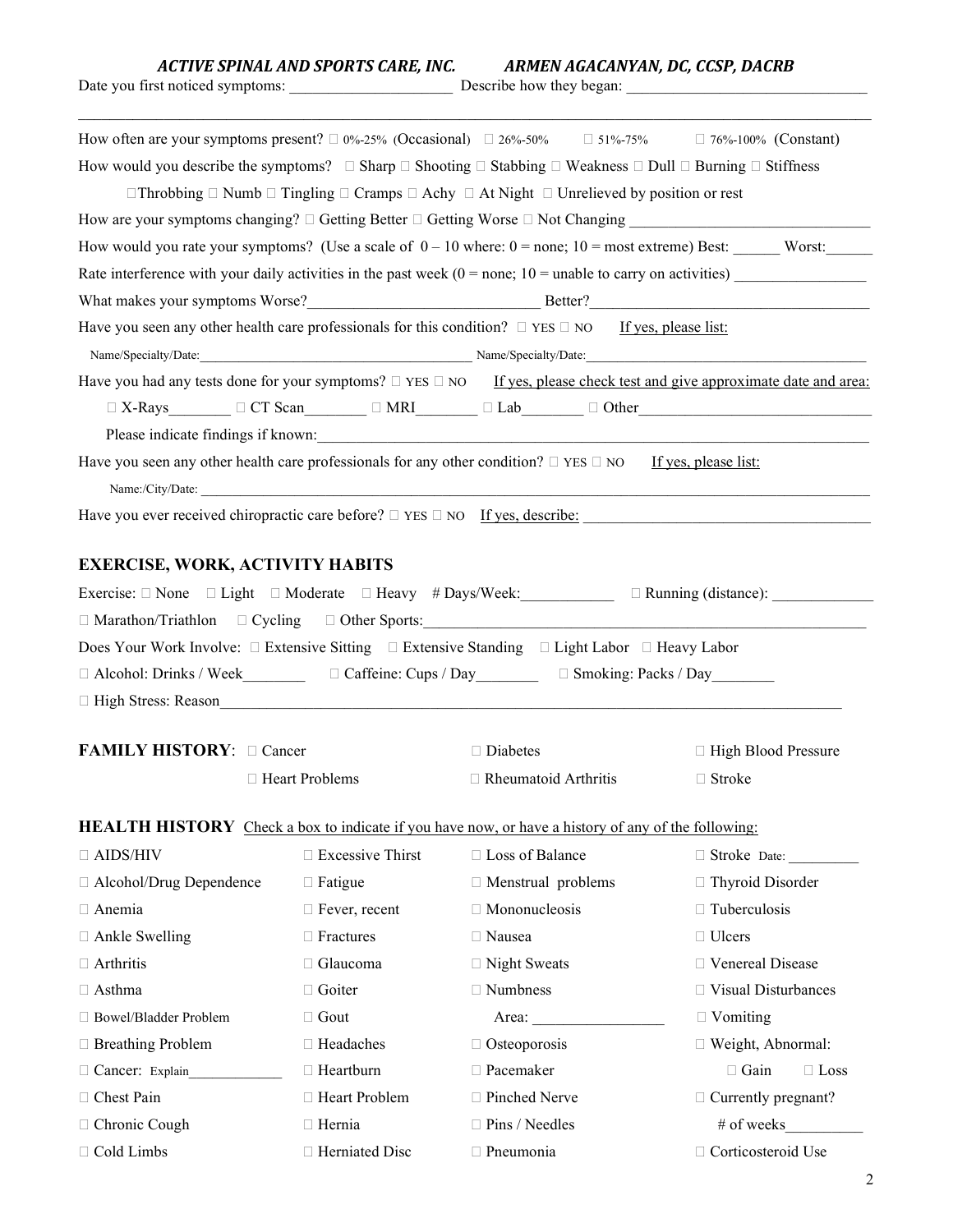|                           | <b>ACTIVE SPINAL AND SPORTS CARE, INC.</b>                             |                         | ARMEN AGACANYAN, DC, CCSP, DACRB                                           |  |  |  |
|---------------------------|------------------------------------------------------------------------|-------------------------|----------------------------------------------------------------------------|--|--|--|
| $\Box$ Depression         | $\Box$ Herpes                                                          | $\Box$ Polio            | (Cortisone, Prednisone, etc.)                                              |  |  |  |
| $\Box$ Diabetes           | □ High Blood Pressure                                                  | $\Box$ Prostate Problem | □ Taking Birth Control Pills                                               |  |  |  |
| $\Box$ Diarrhea           | $\Box$ High Cholesterol                                                | $\Box$ Prosthesis       | $\Box$ Other health problems                                               |  |  |  |
| $\Box$ Digestive Problem  | $\Box$ Infections                                                      | □ Psychiatric Care      | <u> 1989 - Johann John Stone, market francouzski film</u>                  |  |  |  |
| $\Box$ Dizziness/Fainting | □ Kidney Disease                                                       | □ Rheumatic Fever       |                                                                            |  |  |  |
| $\Box$ Eating Disorder    | □ Liver Disease                                                        | $\Box$ Ringing in Ears  | the control of the control of the control of the control of the control of |  |  |  |
| $\Box$ Epilepsy/Seizures  | $\Box$ Loss of Sleep                                                   | $\Box$ Stiffness        |                                                                            |  |  |  |
|                           | In general would you say your overall health right now is:             |                         |                                                                            |  |  |  |
| $\Box$ Excellent          | $\Box$ Very Good<br>$\Box$ Good<br>$\Box$ Fair                         | $\Box$ Poor             |                                                                            |  |  |  |
|                           | INJURIES / SURGERIES / ACCIDENTS (Description / Date:) Auto Accidents: |                         |                                                                            |  |  |  |
|                           |                                                                        |                         |                                                                            |  |  |  |
|                           |                                                                        |                         |                                                                            |  |  |  |
|                           | Surgeries (Including Cosmetic):                                        |                         |                                                                            |  |  |  |
|                           |                                                                        |                         |                                                                            |  |  |  |
|                           |                                                                        |                         |                                                                            |  |  |  |
| <b>ALLERGIES:</b>         |                                                                        |                         |                                                                            |  |  |  |

LATE CANCELLATION / NO SHOW POLICY: At Active Spinal and Sports Care, Inc. we emphasize quality Chiropractic and Healthcare services for our clients. Your well-being is important to us. Failure to provide our office with adequate notice of cancellation deprives another client from receiving care. If you wish to cancel or reschedule your appointment, we ask for at least 24 hours prior notification by phone to best assist those who may need of our services. Please note that our office charges at \$49 fee for any missed appointments with less than 24 hours' notice.

INSURANCE AUTHORIZATION: I understand that my insurance for treatment may NOT cover Active Release Therapy or soft tissue work, which is necessary for the full and proper resolution of my condition. I agree that I am responsible for this portion of my care, which would be an additional \$49 to my usual co-payment. I also understand that decompression or PEMF are not covered by insurance and will be an additional \$85.

ASSIGNMENT AND RELEASE: I, the undersigned, assign directly to Active Spinal and Sports Care, Inc., Dr. Armen Agacanyan, D.C., Dr. Brianna Edginton, D.C., Dr. Adrian Galindo, D.C., and Dr. Riley Bransteter, D.C. all insurance benefits, if any, otherwise payable to me for services rendered. I understand and agree that I am financially responsible for all charges for services rendered to me, whether or not paid by insurance and that payment is due at time of service. I also understand that if I suspend or terminate my care and treatment, any fees for professional services rendered will immediately be due and payable. I clearly understand and agree that health and accident insurance policies are an arrangement between an insurance carrier and me. I understand that the clinic does not promise that an insurance company will pay. Nor does the clinic promise that an insurance company should pay the fees as charged. I further understand that the clinic will not enter a dispute with an insurance company for reimbursement or the amount of reimbursement. This is my obligation. I hereby authorize Active Spinal and Sports Care Inc. to release all information necessary to secure the payment of benefits. I authorize the use of this signature on all insurance submissions and/or requests pertaining to my physical condition, including, but not limited to, all records, reports, progress notes, reports of diagnostic tests, x-rays and/or medical opinions. I certify to the best of my knowledge; the above information is complete and accurate. If the health plan information is not accurate, or if I am not eligible to receive a health care benefit through this provider, I understand that I am liable for all charges for services rendered and I agree to notify this doctor immediately whenever I have changes in my health condition or health plan coverage in the future. I understand that my chiropractor may need to contact my physician if my condition needs to be co-managed. Therefore, I give authorization to my chiropractor to contact my physician, if necessary.

PRINT PATIENT NAME RESPONSIBLE PARTY SIGNATURE PARTY OF BATE

 $\frac{1}{2}$  ,  $\frac{1}{2}$  ,  $\frac{1}{2}$  ,  $\frac{1}{2}$  ,  $\frac{1}{2}$  ,  $\frac{1}{2}$  ,  $\frac{1}{2}$  ,  $\frac{1}{2}$  ,  $\frac{1}{2}$  ,  $\frac{1}{2}$  ,  $\frac{1}{2}$  ,  $\frac{1}{2}$  ,  $\frac{1}{2}$  ,  $\frac{1}{2}$  ,  $\frac{1}{2}$  ,  $\frac{1}{2}$  ,  $\frac{1}{2}$  ,  $\frac{1}{2}$  ,  $\frac{1$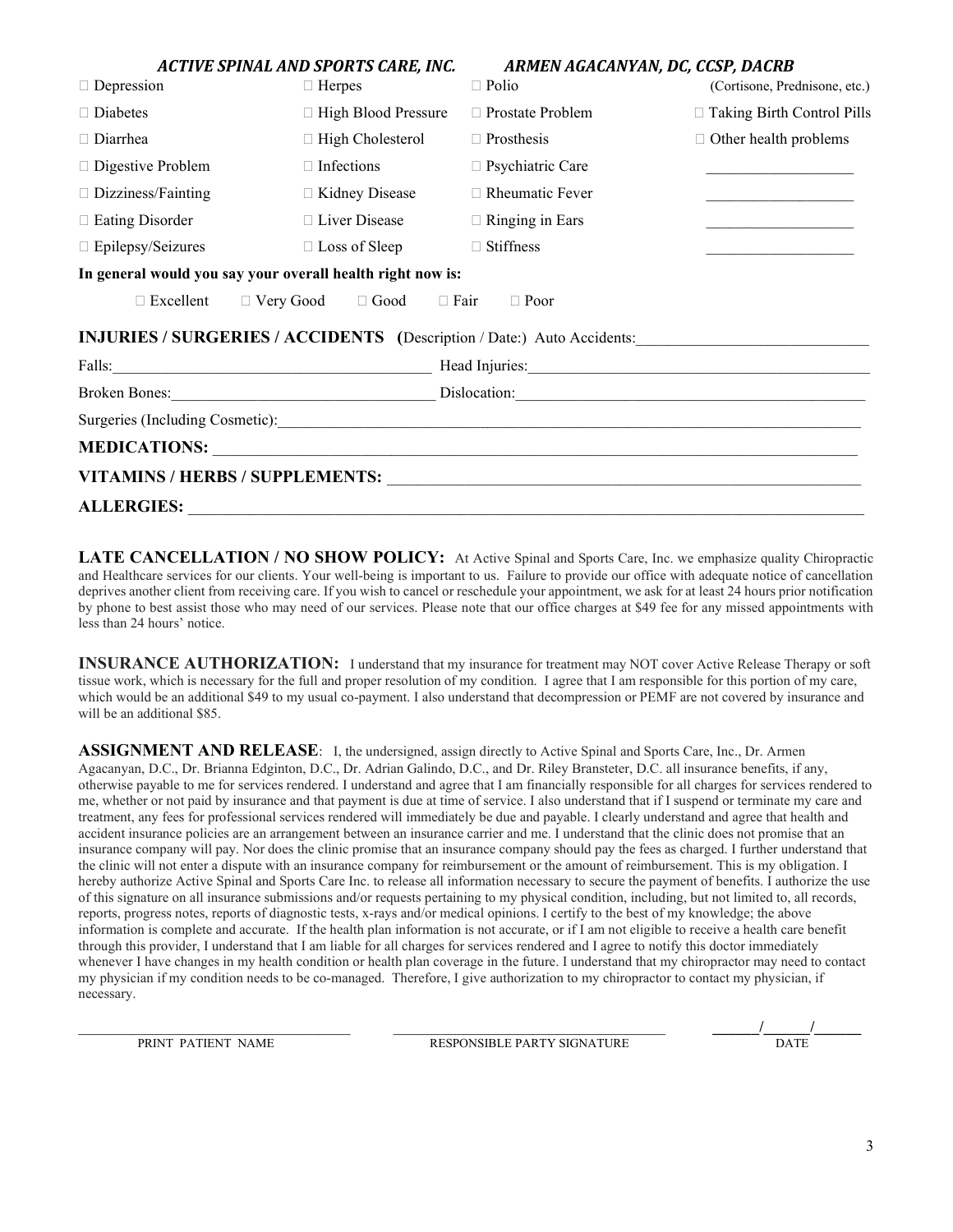# INFORMED CONSENT

I hereby request and consent to the performance of chiropractic adjustments and any other chiropractic procedures, including examination tests, diagnostic x-rays, and physical therapy techniques, for me (or the patient named below for which I am legally responsible) which are recommended by the doctor of chiropractic named below and/or other licensed doctors of chiropractic who now or in the future render treatment to me while employed by, associated with, or serving as back-up for Dr. Armen Agacanyan, DC and Dr. Brianna Edginton, DC.

I understand that, as with any health care procedure, there are certain complications which may arise during a chiropractic adjustment, including but not limited to: muscle sprains and strains, disc injuries, dislocations, broken bones and costovertebral strains and separations. Some types of manipulation of the neck have been associated with injuries to the arteries in the neck leading to or contributing to serious complications including stroke. I do not expect the doctor to be able to anticipate all risks and complications and I wish to rely on the doctor to exercise judgment during the course of the procedure(s) which the doctor feels at the time, based on the facts then known, are in my best interest. I understand that chiropractic treatments are generally considered safe and effective.

I have had an opportunity to discuss with the doctor named below and/or with office personnel the nature, purpose, and risks of chiropractic adjustments and other recommended procedures and have had my questions answered to my satisfaction. I understand that the results are not guaranteed.

I have read (or have had read to me) the above explanation of the chiropractic adjustment and related treatment. I have also had an opportunity to ask questions about its content, and by signing below I agree to the above-named procedures. By signing below, I state that I have weighed the risks involved in undergoing treatment and have myself decided that it is in my best interest to undergo the chiropractic treatment recommended. Having been informed of the risks, I hereby give my consent to that treatment. I intend this consent form to cover the entire course of treatment for my present condition, and for any future condition(s) for which I seek treatment. Armen B. Agacanyan, DC, Brianna Edginton, DC, Active Spinal and Sports Care, Inc., 88 West Second Street, Morgan Hill, CA. 95037, 408-779-3565.

> Armen B. Agacanyan, DC, CCSP, DACRB, Brianna Edginton, DC Adrian Galindo, DC, Riley Bransteter, D.C. Active Spinal & Sports Care, Inc. 18525 Sutter Blvd. Suite 200 Morgan Hill, CA. 95037 408-779-3565

## DO NOT SIGN UNTIL YOU HAVE READ AND UNDERSTAND THE ABOVE.

\_\_\_\_\_\_\_\_\_\_\_\_\_\_\_\_\_\_\_\_\_\_\_\_\_\_\_\_\_\_\_\_\_\_\_\_\_\_\_\_\_\_ \_\_\_\_\_\_\_\_\_\_\_\_\_\_\_\_\_\_\_\_\_\_\_\_

 $\mathcal{L}_\mathcal{L} = \{ \mathcal{L}_\mathcal{L} = \{ \mathcal{L}_\mathcal{L} = \{ \mathcal{L}_\mathcal{L} = \{ \mathcal{L}_\mathcal{L} = \{ \mathcal{L}_\mathcal{L} = \{ \mathcal{L}_\mathcal{L} = \{ \mathcal{L}_\mathcal{L} = \{ \mathcal{L}_\mathcal{L} = \{ \mathcal{L}_\mathcal{L} = \{ \mathcal{L}_\mathcal{L} = \{ \mathcal{L}_\mathcal{L} = \{ \mathcal{L}_\mathcal{L} = \{ \mathcal{L}_\mathcal{L} = \{ \mathcal{L}_\mathcal{$ 

\_\_\_\_\_\_\_\_\_\_\_\_\_\_\_\_\_\_\_\_\_\_\_\_\_\_\_\_\_\_\_\_\_\_\_\_\_\_\_\_\_\_ \_\_\_\_\_\_\_\_\_\_\_\_\_\_\_\_\_\_\_\_\_\_\_\_

\_\_\_\_\_\_\_\_\_\_\_\_\_\_\_\_\_\_\_\_\_\_\_\_\_\_\_\_\_\_\_\_\_\_\_\_\_\_\_\_\_\_ \_\_\_\_\_\_\_\_\_\_\_\_\_\_\_\_\_\_\_\_\_\_\_\_

 $\mathcal{L}_\text{max} = \mathcal{L}_\text{max} = \mathcal{L}_\text{max} = \mathcal{L}_\text{max} = \mathcal{L}_\text{max} = \mathcal{L}_\text{max} = \mathcal{L}_\text{max} = \mathcal{L}_\text{max} = \mathcal{L}_\text{max} = \mathcal{L}_\text{max} = \mathcal{L}_\text{max} = \mathcal{L}_\text{max} = \mathcal{L}_\text{max} = \mathcal{L}_\text{max} = \mathcal{L}_\text{max} = \mathcal{L}_\text{max} = \mathcal{L}_\text{max} = \mathcal{L}_\text{max} = \mathcal{$ 

Signature of Patient Date

Printed Name of Patient **Date** 

Signature of Patient's Guardian or Representative Date (If patient is a minor or incapacitated)

Authorized Facility Signature Date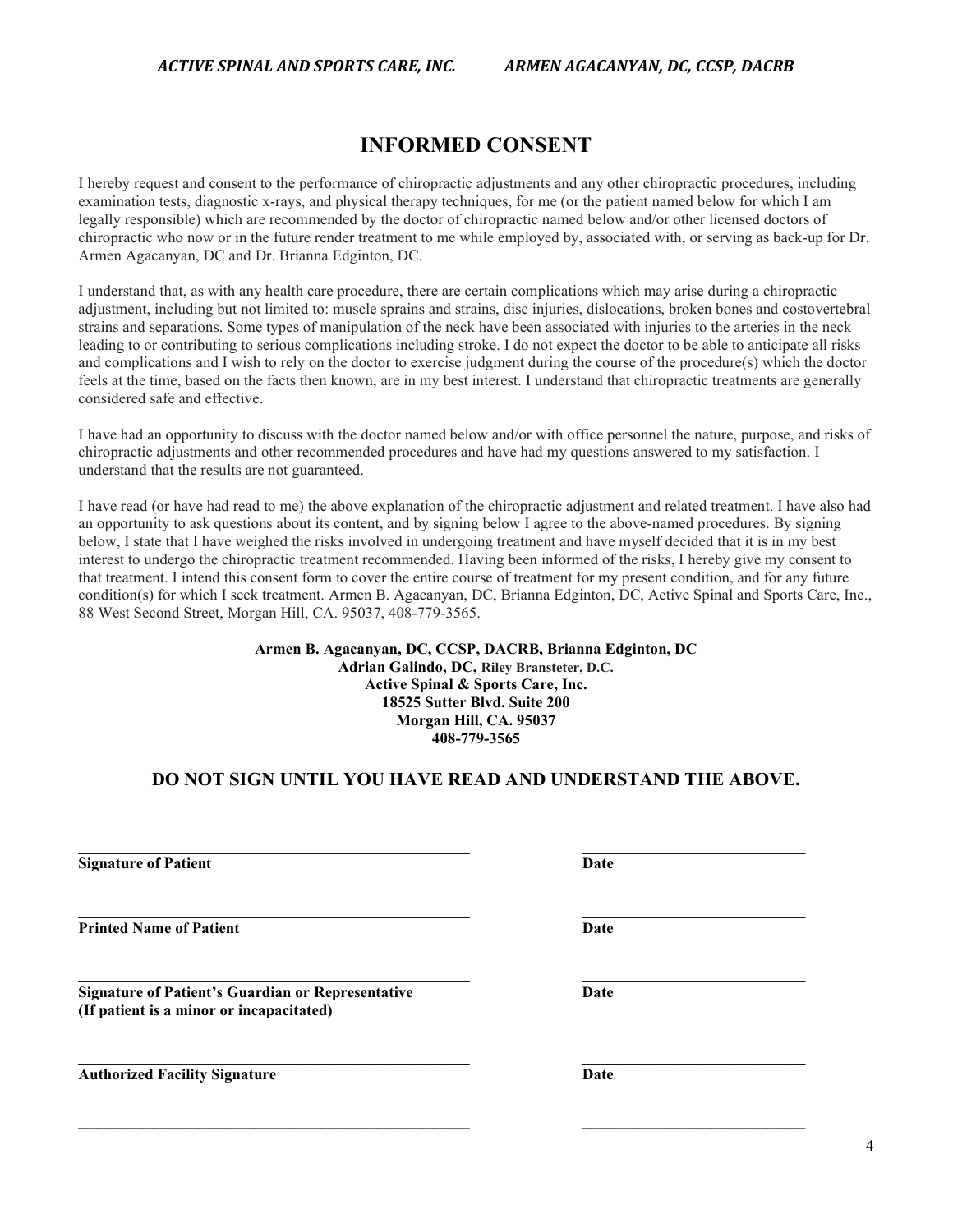5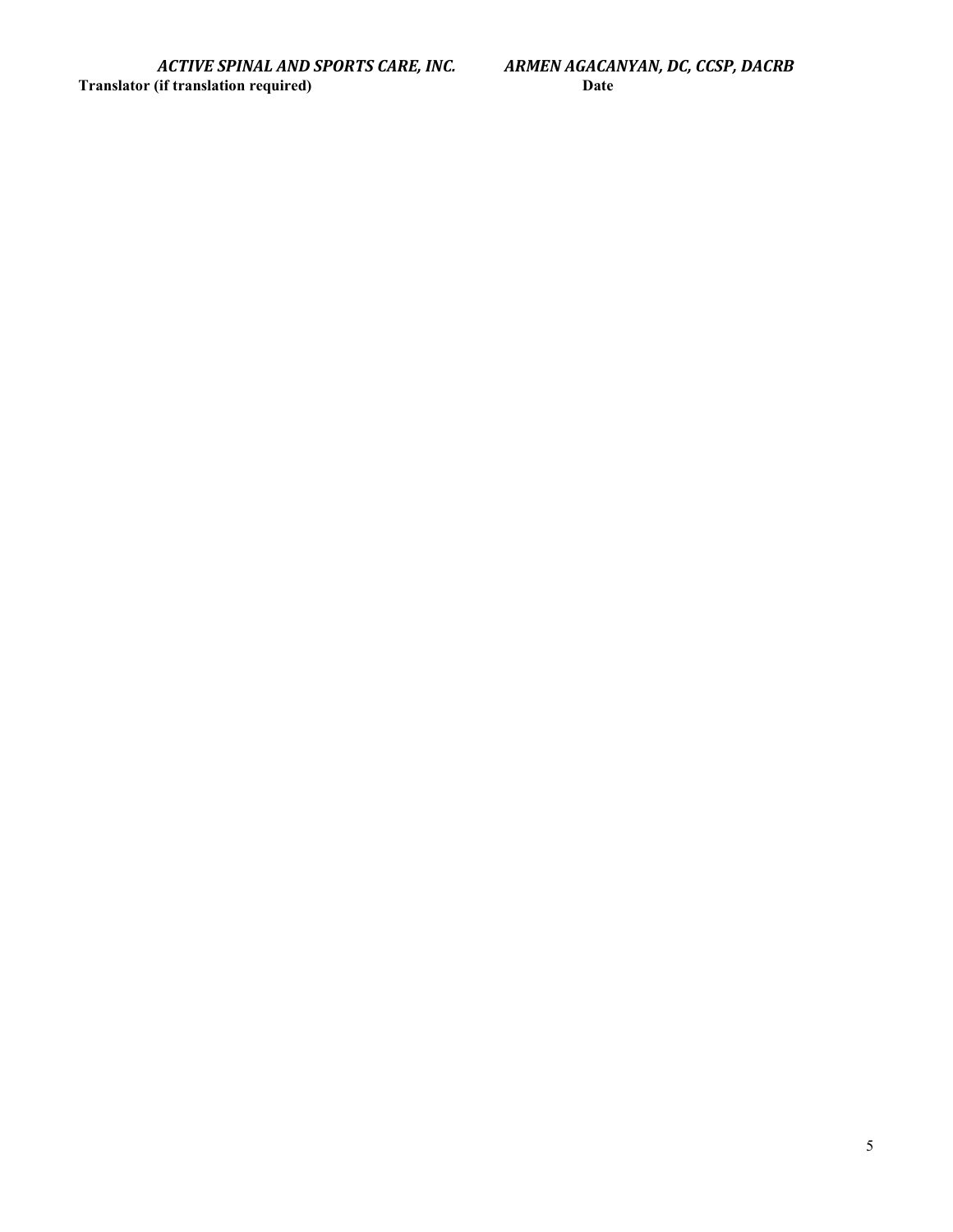## NOTICE OF PRIVACY PRACTICES

This notice describes how medical information about you may be used and disclosed and how you can get access to this information. PLEASE REVIEW IT CAREFULLY. Active Spinal & Sports Care, Inc. is required, by law, to maintain the privacy and confidentiality of your protected health information and to provide our patients with notice of our legal duties and privacy practices with respect to your protected health information.

#### Disclosure of Your Health Care Information

Treatment: We may disclose your health care information to other healthcare professionals within our practice for the purpose of treatment, payment or healthcare operations.

"On occasion, it may be necessary to seek consultation regarding your condition from other health care providers associated with Active Spinal & Sports Care, Inc.."

"It is our policy to provide a substitute health care provider, authorized by Active Spinal &Sports Care, Inc. to provide assessment and/or treatment to our patients, without advanced notice, in the event of your primary health care provider's absence due to vacation, sickness, or other emergency situation."

Payment: We may disclose your health information to your insurance provider for the purpose of payment or health care operations.

"As a courtesy to our patients, we will submit an itemized billing statement to your insurance carrier for the purpose of payment to Active Spinal & Sports Care, Inc. for health care services rendered. If you pay for your health care services personally, we will, as a courtesy, provide an itemized billing to your insurance carrier for the purpose of reimbursement to you. The billing statement contains medical information, including diagnosis, date of injury or condition, and codes which describe the health care services received."

Workers' Compensation: We may disclose your health information as necessary to comply with State Workers' Compensation Laws.

Emergencies: We may disclose your health information to notify or assist in notifying a family member, or another person responsible for your care about your medical condition or in the event of an emergency or of your death.

Public Health: As required by law, we may disclose your health information to public health authorities for purposes related to: preventing or controlling disease, injury or disability, reporting child abuse or neglect, reporting domestic violence, reporting to the Food and Drug Administration problems with products and reactions to medications, and reporting disease or infection exposure.

Judicial and Administrative Proceedings: We may disclose your health information in the course of any administrative or judicial proceeding.

Law Enforcement: We may disclose your health information to a law enforcement official for purposes such as identifying or locating a suspect, fugitive, material witness or missing person, complying with a court order or subpoena, and other law enforcement purposes.

Deceased Persons: We may disclose your health information to coroners or medical examiners.

**Organ Donation:** We may disclose your health information to organizations involved in procuring, banking, or transplanting organs and tissues.

Research: We may disclose your health information to researchers conducting research that has been approved by an Institutional Review Board.

Public Safety: It may be necessary to disclose your health information to appropriate persons in order to prevent or lessen a serious and imminent threat to the health or safety of a particular person or to the general public.

Specialized Government Agencies: We may disclose your health information for military, national security, prisoner and government benefits purposes.

## Courtesy Calls to Your Residence:

"As a courtesy to our patients, it is our policy to send a text, email, or call your home 1-3 days prior to your scheduled appointment to remind you of your appointment time. If you are not at home, we leave a reminder message on your answering machine or with the person answering the phone. No personal health information